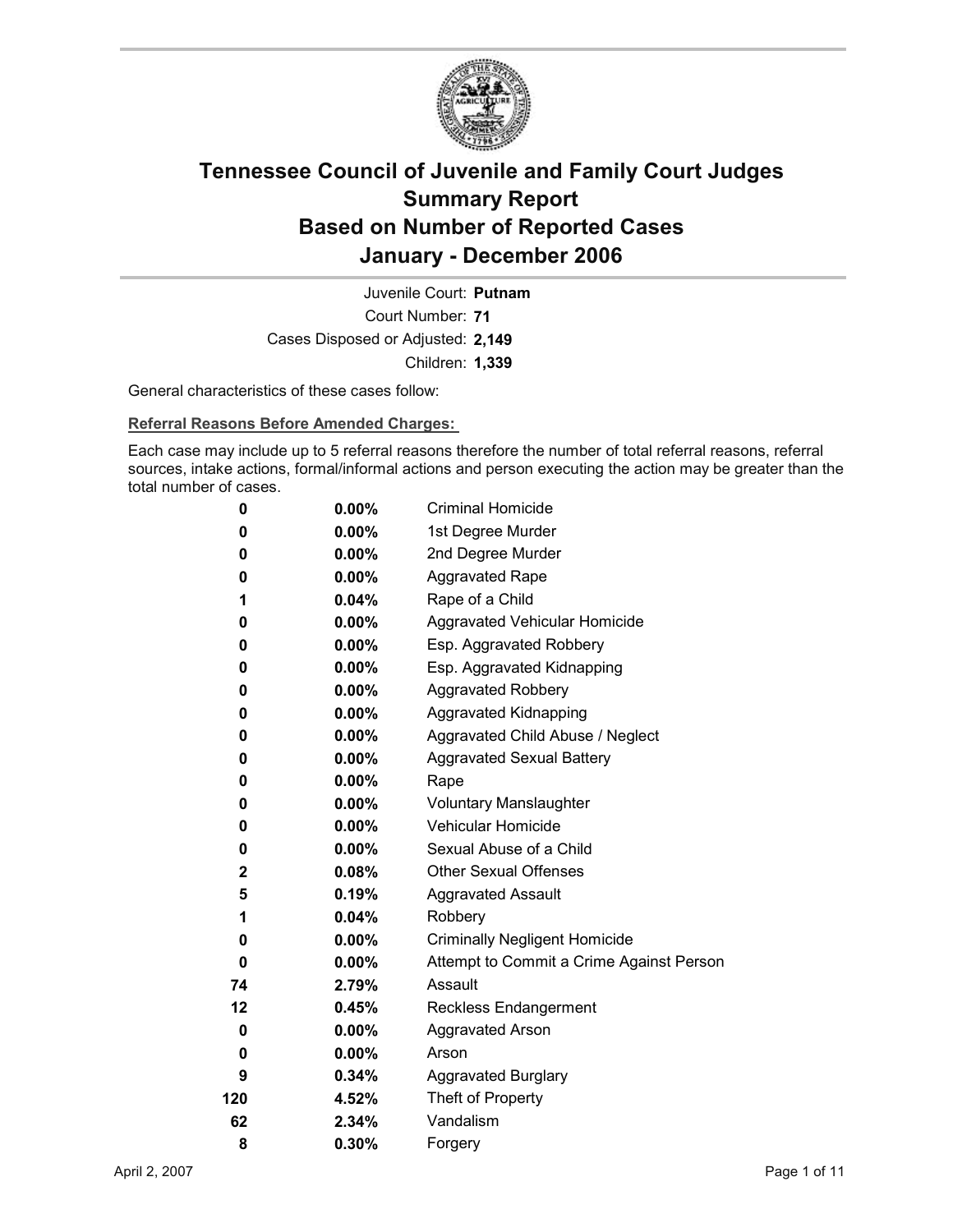

Court Number: **71** Juvenile Court: **Putnam** Cases Disposed or Adjusted: **2,149** Children: **1,339**

### **Referral Reasons Before Amended Charges:**

Each case may include up to 5 referral reasons therefore the number of total referral reasons, referral sources, intake actions, formal/informal actions and person executing the action may be greater than the total number of cases.

| 0            | 0.00%    | <b>Worthless Checks</b>                                     |
|--------------|----------|-------------------------------------------------------------|
| 3            | 0.11%    | Illegal Possession / Fraudulent Use of Credit / Debit Cards |
| 24           | 0.90%    | <b>Burglary</b>                                             |
| $\mathbf{2}$ | 0.08%    | Unauthorized Use of a Vehicle                               |
| $\mathbf 0$  | 0.00%    | <b>Cruelty to Animals</b>                                   |
| 13           | 0.49%    | Sale of Controlled Substances                               |
| 20           | 0.75%    | <b>Other Drug Offenses</b>                                  |
| 125          | 4.71%    | Possession of Controlled Substances                         |
| $\mathbf 2$  | 0.08%    | <b>Criminal Attempt</b>                                     |
| 1            | 0.04%    | Carrying Weapons on School Property                         |
| 4            | 0.15%    | Unlawful Carrying / Possession of a Weapon                  |
| 14           | 0.53%    | <b>Evading Arrest</b>                                       |
| $\mathbf{2}$ | 0.08%    | Escape                                                      |
| $\mathbf{2}$ | 0.08%    | Driving Under Influence (DUI)                               |
| 110          | 4.14%    | Possession / Consumption of Alcohol                         |
| 9            | 0.34%    | Resisting Stop, Frisk, Halt, Arrest or Search               |
| 0            | $0.00\%$ | <b>Aggravated Criminal Trespass</b>                         |
| 1            | 0.04%    | Harassment                                                  |
| 0            | 0.00%    | Failure to Appear                                           |
| 4            | 0.15%    | Filing a False Police Report                                |
| 9            | 0.34%    | Criminal Impersonation                                      |
| 38           | 1.43%    | <b>Disorderly Conduct</b>                                   |
| 24           | 0.90%    | <b>Criminal Trespass</b>                                    |
| 10           | 0.38%    | <b>Public Intoxication</b>                                  |
| 0            | $0.00\%$ | Gambling                                                    |
| 556          | 20.95%   | <b>Traffic</b>                                              |
| 3            | 0.11%    | Local Ordinances                                            |
| $\mathbf{2}$ | 0.08%    | Violation of Wildlife Regulations                           |
| 232          | 8.74%    | Contempt of Court                                           |
| 215          | 8.10%    | Violation of Probation                                      |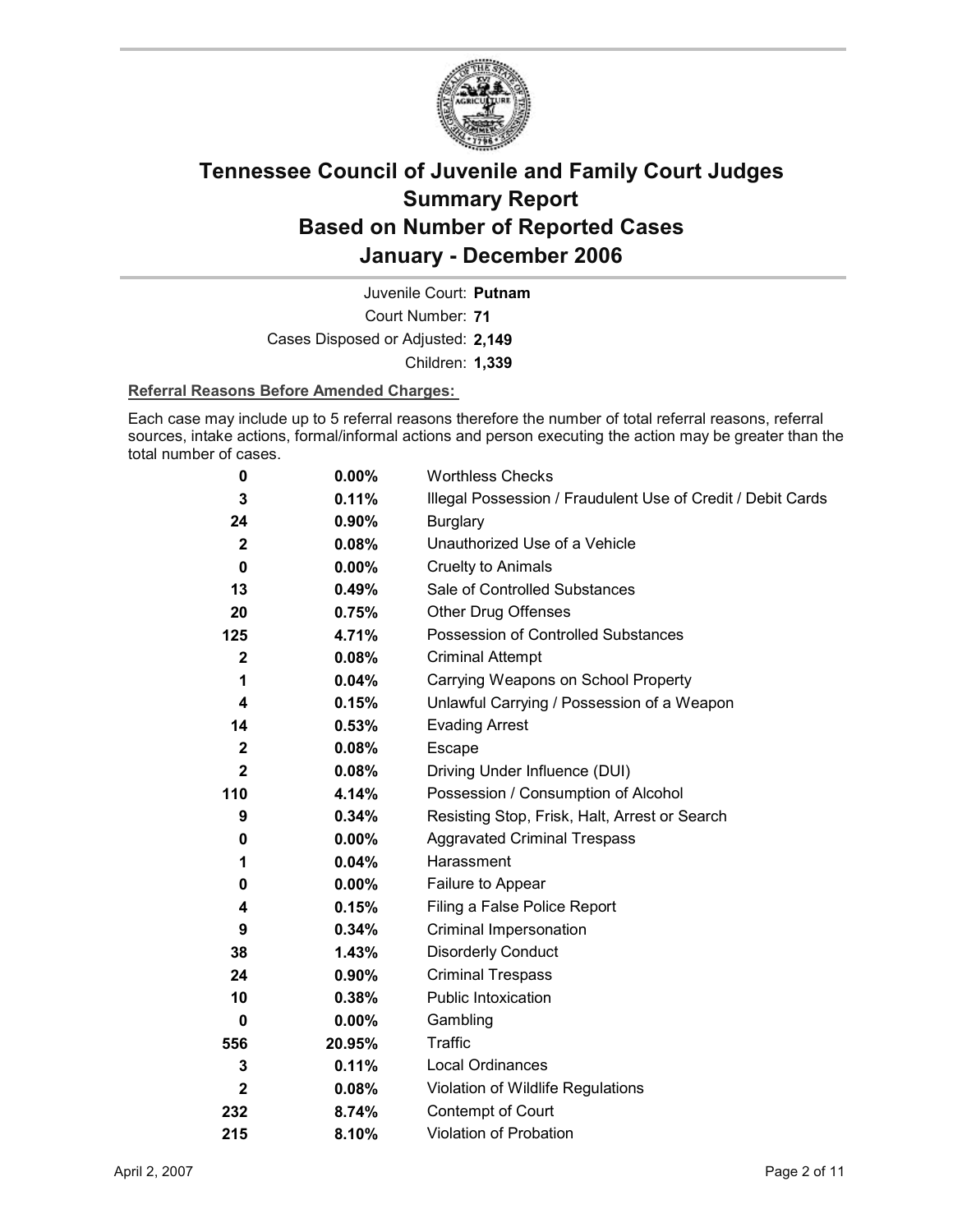

Court Number: **71** Juvenile Court: **Putnam** Cases Disposed or Adjusted: **2,149** Children: **1,339**

### **Referral Reasons Before Amended Charges:**

Each case may include up to 5 referral reasons therefore the number of total referral reasons, referral sources, intake actions, formal/informal actions and person executing the action may be greater than the total number of cases.

| 9     | 0.34%    | <b>Violation of Aftercare</b>          |
|-------|----------|----------------------------------------|
| 63    | 2.37%    | Unruly Behavior                        |
| 94    | 3.54%    | Truancy                                |
| 77    | 2.90%    | In-State Runaway                       |
| 0     | $0.00\%$ | Out-of-State Runaway                   |
| 35    | 1.32%    | Possession of Tobacco Products         |
| 123   | 4.63%    | Violation of a Valid Court Order       |
| 109   | 4.11%    | Violation of Curfew                    |
| 0     | 0.00%    | Sexually Abused Child                  |
| 0     | $0.00\%$ | <b>Physically Abused Child</b>         |
| 75    | 2.83%    | Dependency / Neglect                   |
| 22    | 0.83%    | <b>Termination of Parental Rights</b>  |
| 76    | 2.86%    | <b>Violation of Pretrial Diversion</b> |
| 0     | 0.00%    | Violation of Informal Adjustment       |
| 0     | 0.00%    | <b>Judicial Review</b>                 |
| 0     | 0.00%    | <b>Administrative Review</b>           |
| 0     | $0.00\%$ | <b>Foster Care Review</b>              |
| 19    | 0.72%    | Custody                                |
| 5     | 0.19%    | Visitation                             |
| 16    | 0.60%    | Paternity / Legitimation               |
| 203   | 7.65%    | Child Support                          |
| 0     | $0.00\%$ | <b>Request for Medical Treatment</b>   |
| 0     | $0.00\%$ | <b>Consent to Marry</b>                |
| 9     | 0.34%    | Other                                  |
| 2,654 | 100.00%  | <b>Total Referrals</b>                 |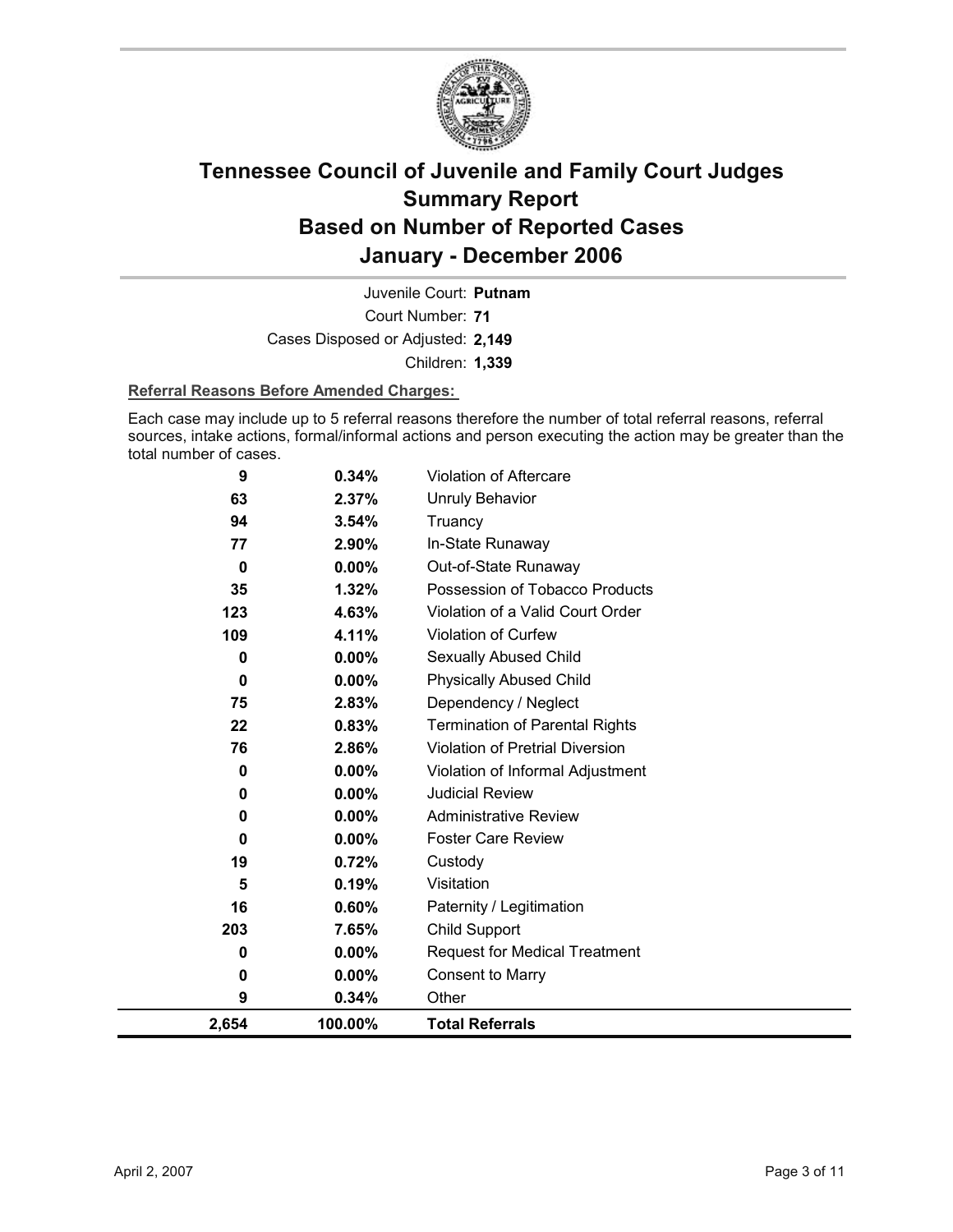

| Juvenile Court: Putnam            |                 |                                   |  |  |  |  |
|-----------------------------------|-----------------|-----------------------------------|--|--|--|--|
| Court Number: 71                  |                 |                                   |  |  |  |  |
| Cases Disposed or Adjusted: 2,149 |                 |                                   |  |  |  |  |
|                                   | Children: 1,339 |                                   |  |  |  |  |
| <b>Referral Sources: 1</b>        |                 |                                   |  |  |  |  |
| 1,407                             | 53.01%          | Law Enforcement                   |  |  |  |  |
| 46                                | 1.73%           | Parents                           |  |  |  |  |
| 12                                | 0.45%           | <b>Relatives</b>                  |  |  |  |  |
| $\bf{0}$                          | 0.00%           | Self                              |  |  |  |  |
| 89                                | 3.35%           | School                            |  |  |  |  |
| $\bf{0}$                          | 0.00%           | <b>CSA</b>                        |  |  |  |  |
| 271                               | 10.21%          | <b>DCS</b>                        |  |  |  |  |
| $\mathbf 0$                       | 0.00%           | <b>Other State Department</b>     |  |  |  |  |
| 244                               | 9.19%           | <b>District Attorney's Office</b> |  |  |  |  |
| 506                               | 19.07%          | <b>Court Staff</b>                |  |  |  |  |
| 5                                 | 0.19%           | Social Agency                     |  |  |  |  |
| $\mathbf 0$                       | 0.00%           | <b>Other Court</b>                |  |  |  |  |
| 42                                | 1.58%           | Victim                            |  |  |  |  |
| 0                                 | 0.00%           | Child & Parent                    |  |  |  |  |
| 0                                 | 0.00%           | Hospital                          |  |  |  |  |
| 0                                 | 0.00%           | Unknown                           |  |  |  |  |
| 32                                | 1.21%           | Other                             |  |  |  |  |
| 2,654                             | 100.00%         | <b>Total Referral Sources</b>     |  |  |  |  |
| Age of Child at Referral: 2       |                 |                                   |  |  |  |  |
| 6.27%<br>Ages 10 and Under        |                 |                                   |  |  |  |  |
| 84                                |                 |                                   |  |  |  |  |

| 1.339 | 100.00%  | <b>Total Child Count</b> |  |
|-------|----------|--------------------------|--|
| 0     | $0.00\%$ | Unknown / Not Reported   |  |
| 237   | 17.70%   | Ages 19 and Over         |  |
| 408   | 30.47%   | Ages 17 through 18       |  |
| 410   | 30.62%   | Ages 15 through 16       |  |
| 161   | 12.02%   | Ages 13 through 14       |  |
| 39    | 2.91%    | Ages 11 through 12       |  |
| 84    | 6.27%    | Ages 10 and Under        |  |

 $1$  If different than number of Referral Reasons (2654), verify accuracy of your court's data.

<sup>2</sup> One child could be counted in multiple categories, verify accuracy of your court's data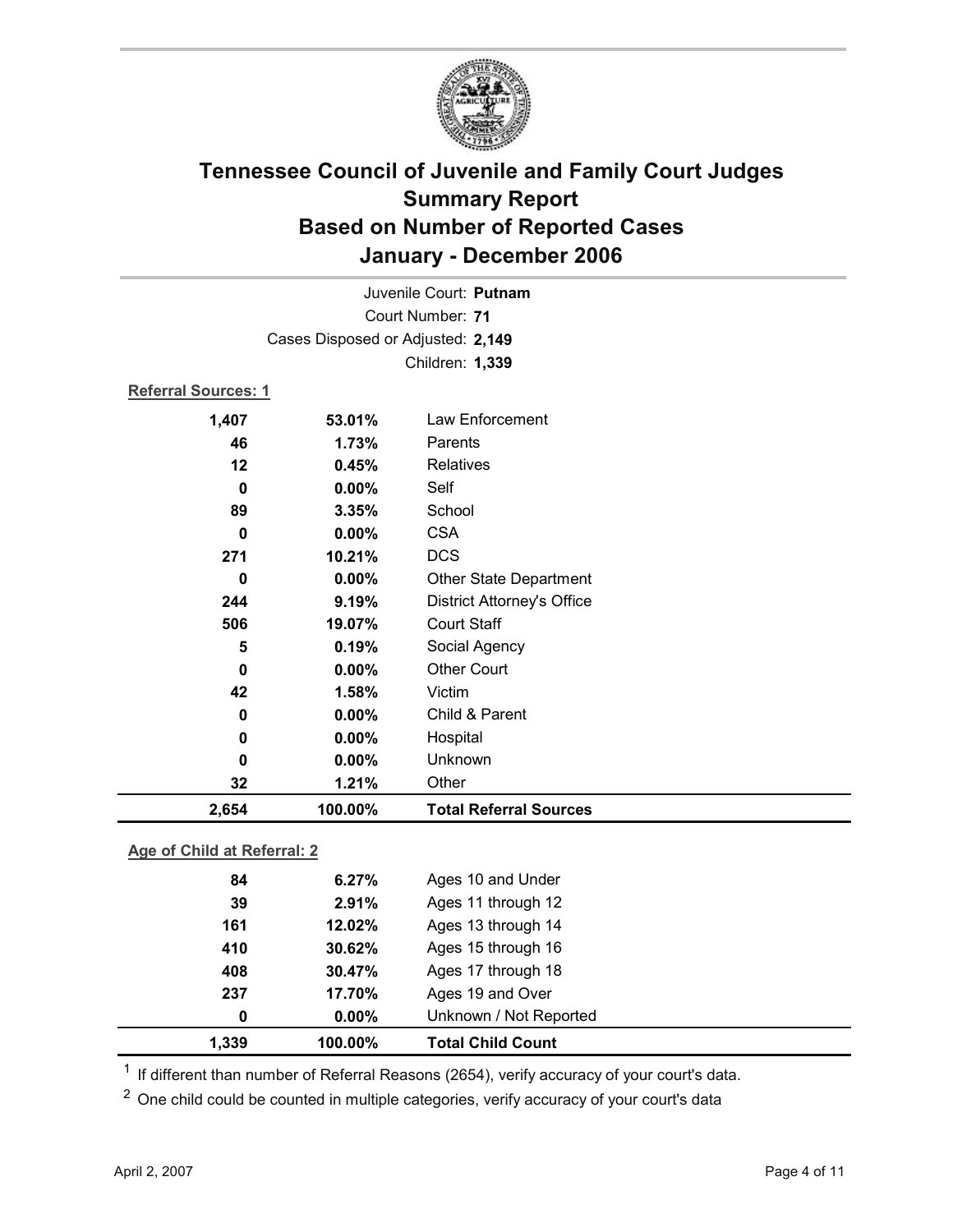

| Juvenile Court: Putnam                  |                                   |                          |  |  |
|-----------------------------------------|-----------------------------------|--------------------------|--|--|
|                                         | Court Number: 71                  |                          |  |  |
|                                         | Cases Disposed or Adjusted: 2,149 |                          |  |  |
|                                         |                                   | Children: 1,339          |  |  |
| Sex of Child: 1                         |                                   |                          |  |  |
| 864                                     | 64.53%                            | Male                     |  |  |
| 467                                     | 34.88%                            | Female                   |  |  |
| 8                                       | 0.60%                             | Unknown                  |  |  |
| 1,339                                   | 100.00%                           | <b>Total Child Count</b> |  |  |
| Race of Child: 1                        |                                   |                          |  |  |
| 1,134                                   | 84.69%                            | White                    |  |  |
| 59                                      | 4.41%                             | African American         |  |  |
| 3                                       | 0.22%                             | <b>Native American</b>   |  |  |
| 4                                       | 0.30%                             | Asian                    |  |  |
| 12                                      | 0.90%                             | Mixed                    |  |  |
| 127                                     | 9.48%                             | Unknown                  |  |  |
| 1,339                                   | 100.00%                           | <b>Total Child Count</b> |  |  |
| <b>Hispanic Origin: 1</b>               |                                   |                          |  |  |
| 59                                      | 4.41%                             | Yes                      |  |  |
| 1,143                                   | 85.36%                            | No                       |  |  |
| 137                                     | 10.23%                            | Unknown                  |  |  |
| 1,339                                   | 100.00%                           | <b>Total Child Count</b> |  |  |
| <b>School Enrollment of Children: 1</b> |                                   |                          |  |  |
| 360                                     | 26.89%                            | Yes                      |  |  |
| 407                                     | 30.40%                            | No                       |  |  |
| 572                                     | 42.72%                            | Unknown                  |  |  |
| 1,339                                   | 100.00%                           | <b>Total Child Count</b> |  |  |

 $1$  One child could be counted in multiple categories, verify accuracy of your court's data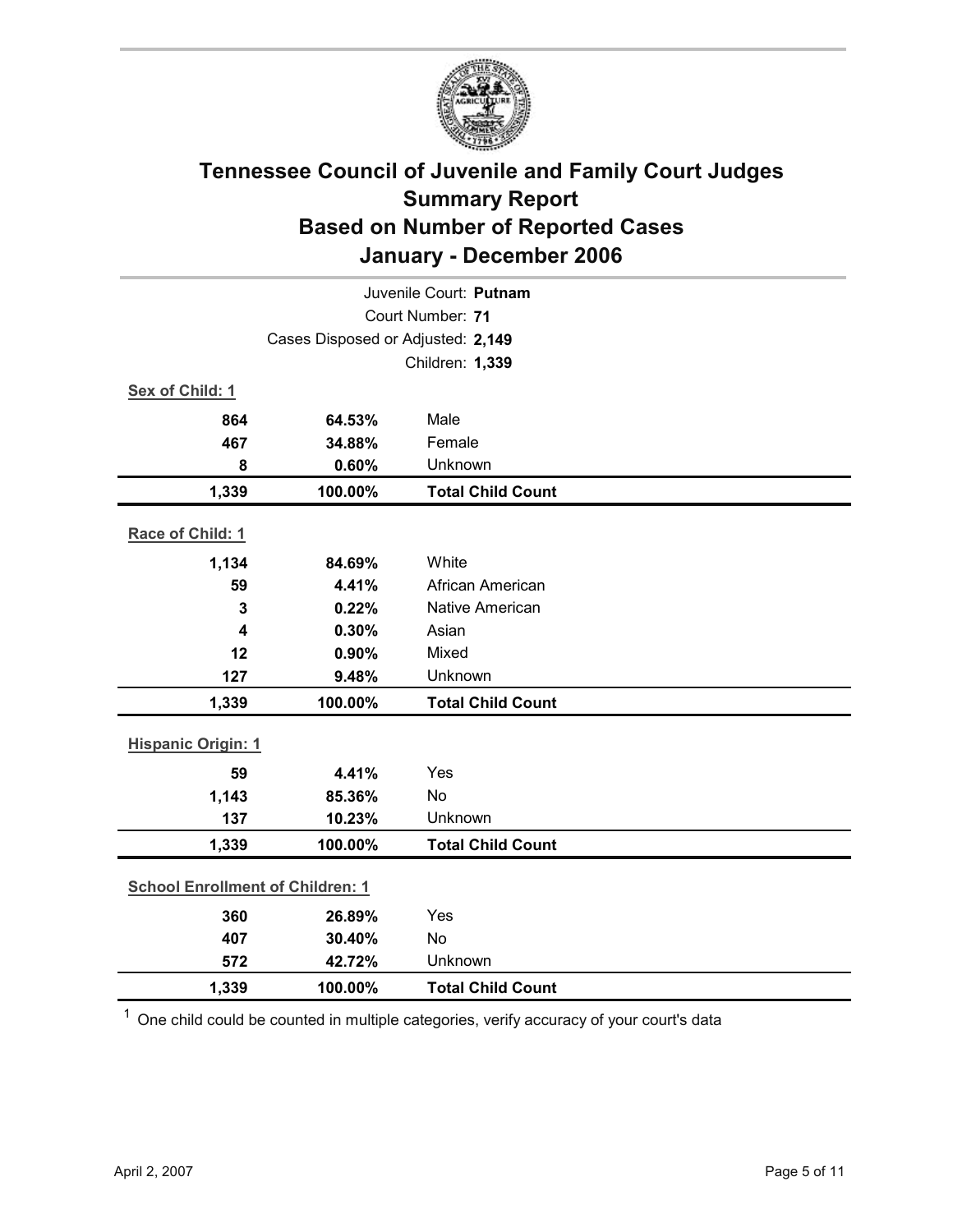

Court Number: **71** Juvenile Court: **Putnam** Cases Disposed or Adjusted: **2,149** Children: **1,339**

**Living Arrangement of Child at Time of Referral: 1**

| 1,339 | 100.00%  | <b>Total Child Count</b>     |
|-------|----------|------------------------------|
| 33    | 2.46%    | Other                        |
| 309   | 23.08%   | Unknown                      |
| 6     | 0.45%    | Independent                  |
| 0     | $0.00\%$ | In an Institution            |
| 5     | $0.37\%$ | In a Residential Center      |
| 8     | $0.60\%$ | In a Group Home              |
| 53    | $3.96\%$ | <b>With Foster Family</b>    |
| 12    | $0.90\%$ | <b>With Adoptive Parents</b> |
| 70    | 5.23%    | <b>With Relatives</b>        |
| 76    | 5.68%    | With Father                  |
| 292   | 21.81%   | With Mother                  |
| 119   | 8.89%    | With Mother and Stepfather   |
| 36    | 2.69%    | With Father and Stepmother   |
| 320   | 23.90%   | With Both Biological Parents |
|       |          |                              |

### **Type of Detention: 2**

| 2,149 | 100.00%  | <b>Total Detention Count</b> |  |
|-------|----------|------------------------------|--|
| 0     | $0.00\%$ | Other                        |  |
| 1,256 | 58.45%   | Does Not Apply               |  |
| 0     | $0.00\%$ | <b>Unknown</b>               |  |
| 0     | $0.00\%$ | <b>Psychiatric Hospital</b>  |  |
| 4     | 0.19%    | Jail - No Separation         |  |
| 5     | 0.23%    | Jail - Partial Separation    |  |
| 29    | 1.35%    | Jail - Complete Separation   |  |
| 855   | 39.79%   | Juvenile Detention Facility  |  |
| 0     | $0.00\%$ | Non-Secure Placement         |  |
|       |          |                              |  |

 $<sup>1</sup>$  One child could be counted in multiple categories, verify accuracy of your court's data</sup>

 $2$  If different than number of Cases (2149) verify accuracy of your court's data.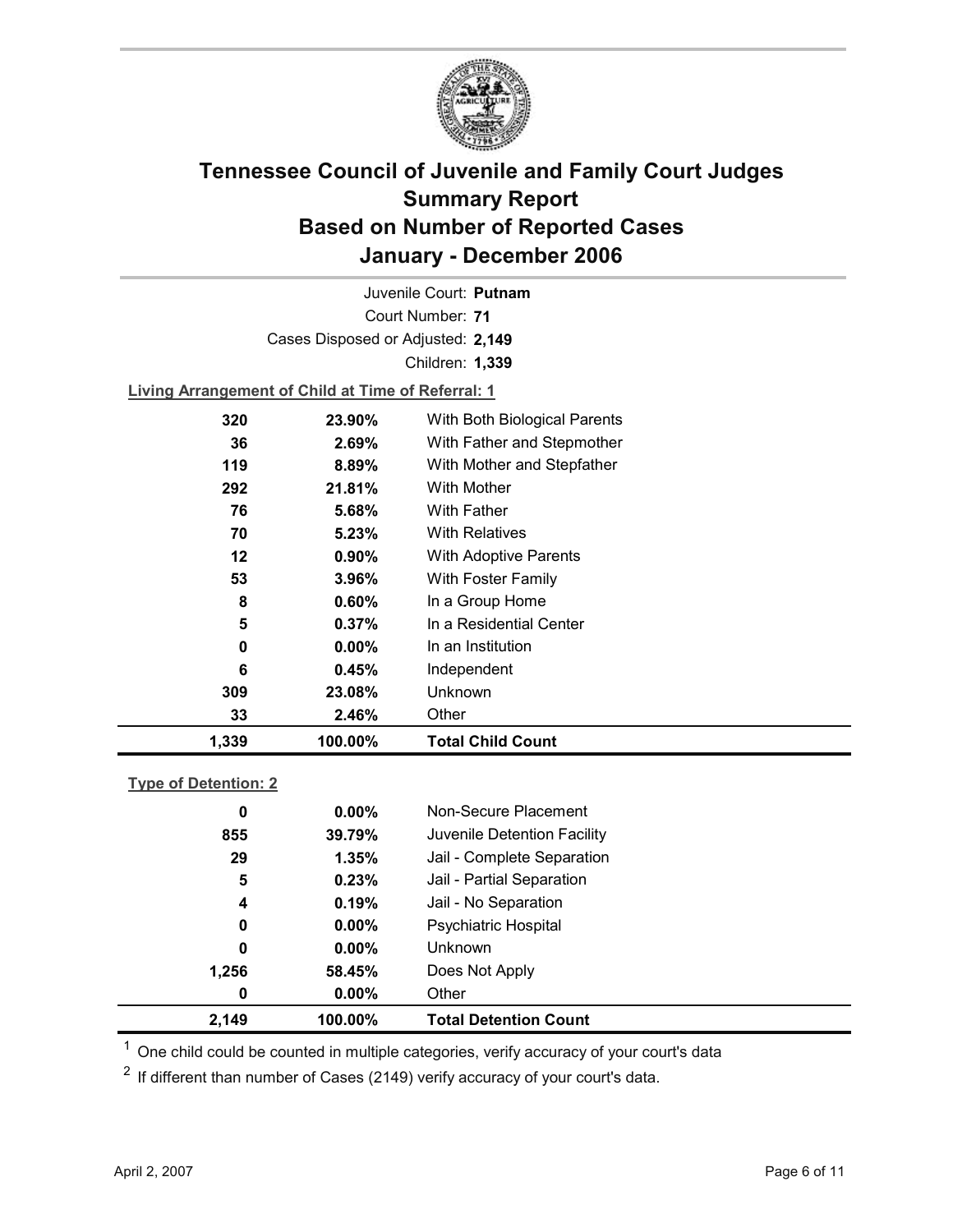

| Juvenile Court: Putnam   |                                                    |                                      |  |  |
|--------------------------|----------------------------------------------------|--------------------------------------|--|--|
|                          | Court Number: 71                                   |                                      |  |  |
|                          | Cases Disposed or Adjusted: 2,149                  |                                      |  |  |
|                          |                                                    | Children: 1,339                      |  |  |
|                          | <b>Placement After Secure Detention Hearing: 1</b> |                                      |  |  |
| 752                      | 34.99%                                             | Returned to Prior Living Arrangement |  |  |
| 84                       | 3.91%                                              | Juvenile Detention Facility          |  |  |
| $\mathbf{2}$             | 0.09%                                              | Jail                                 |  |  |
| 16                       | 0.74%                                              | Shelter / Group Home                 |  |  |
| 1                        | 0.05%                                              | <b>Foster Family Home</b>            |  |  |
| 0                        | 0.00%                                              | <b>Psychiatric Hospital</b>          |  |  |
| 0                        | 0.00%                                              | Unknown / Not Reported               |  |  |
| 1,294                    | 60.21%                                             | Does Not Apply                       |  |  |
| 0                        | 0.00%                                              | Other                                |  |  |
|                          |                                                    |                                      |  |  |
| 2,149                    | 100.00%                                            | <b>Total Placement Count</b>         |  |  |
|                          |                                                    |                                      |  |  |
| <b>Intake Actions: 2</b> |                                                    |                                      |  |  |
| 1,856                    | 69.93%                                             | <b>Petition Filed</b>                |  |  |
| 4                        | 0.15%                                              | <b>Motion Filed</b>                  |  |  |
| 564                      | 21.25%                                             | <b>Citation Processed</b>            |  |  |
| 0                        | 0.00%                                              | Notification of Paternity Processed  |  |  |
| 0                        | 0.00%                                              | Scheduling of Judicial Review        |  |  |
| 0                        | 0.00%                                              | Scheduling of Administrative Review  |  |  |
| 0                        | $0.00\%$                                           | Scheduling of Foster Care Review     |  |  |
| 0                        | 0.00%                                              | <b>Unknown</b>                       |  |  |
| 0                        | $0.00\%$                                           | Does Not Apply                       |  |  |
| 230                      | 8.67%                                              | Other                                |  |  |

 $1$  If different than number of Cases (2149) verify accuracy of your court's data.

 $2$  If different than number of Referral Reasons (2654), verify accuracy of your court's data.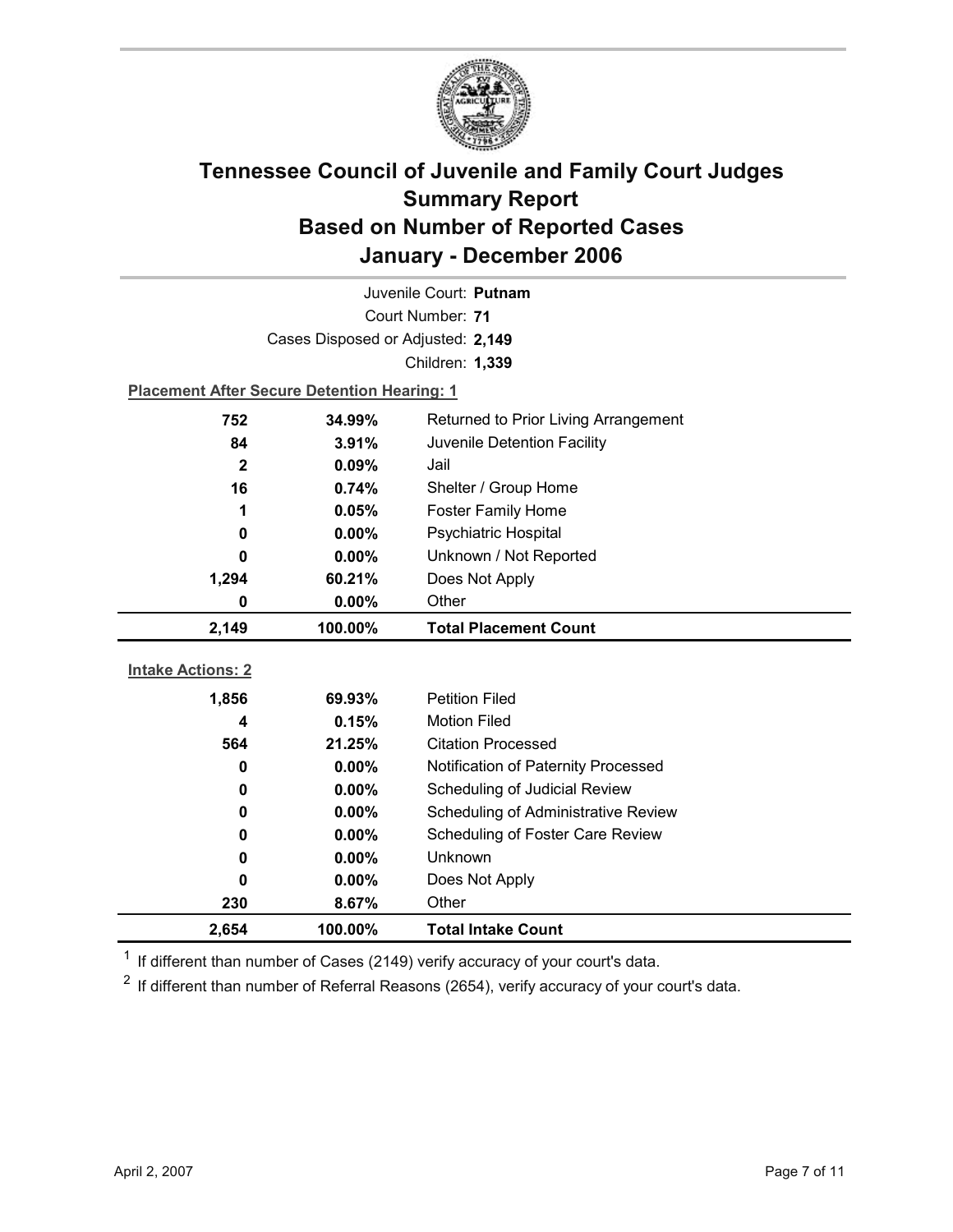

Court Number: **71** Juvenile Court: **Putnam** Cases Disposed or Adjusted: **2,149** Children: **1,339**

### **Last Grade Completed by Child: 1**

| 0                                       | 0.00%   | No                           |  |
|-----------------------------------------|---------|------------------------------|--|
| $\mathbf 0$                             | 0.00%   | Yes                          |  |
| <b>Enrolled in Special Education: 1</b> |         |                              |  |
| 1,339                                   | 100.00% | <b>Total Child Count</b>     |  |
| 123                                     | 9.19%   | Other                        |  |
| 331                                     | 24.72%  | Unknown                      |  |
| $\mathbf 0$                             | 0.00%   | <b>Never Attended School</b> |  |
| 33                                      | 2.46%   | Graduated                    |  |
| 17                                      | 1.27%   | <b>GED</b>                   |  |
| $\bf{0}$                                | 0.00%   | Non-Graded Special Ed        |  |
| 0                                       | 0.00%   | 12th Grade                   |  |
| 168                                     | 12.55%  | 11th Grade                   |  |
| 216                                     | 16.13%  | 10th Grade                   |  |
| 154                                     | 11.50%  | 9th Grade                    |  |
| 124                                     | 9.26%   | 8th Grade                    |  |
| 69                                      | 5.15%   | 7th Grade                    |  |
| 52                                      | 3.88%   | 6th Grade                    |  |
| 13                                      | 0.97%   | 5th Grade                    |  |
| $\overline{7}$                          | 0.52%   | 4th Grade                    |  |
| 1                                       | 0.07%   | 3rd Grade                    |  |
| $\mathbf 2$                             | 0.15%   | 2nd Grade                    |  |
| 1                                       | 0.07%   | 1st Grade                    |  |
| $\mathbf 2$                             | 0.15%   | Kindergarten                 |  |
| 0                                       | 0.00%   | Preschool                    |  |
| 26                                      | 1.94%   | Too Young for School         |  |

 $1$  One child could be counted in multiple categories, verify accuracy of your court's data

**1,339 100.00%** Unknown

**1,339 100.00% Total Child Count**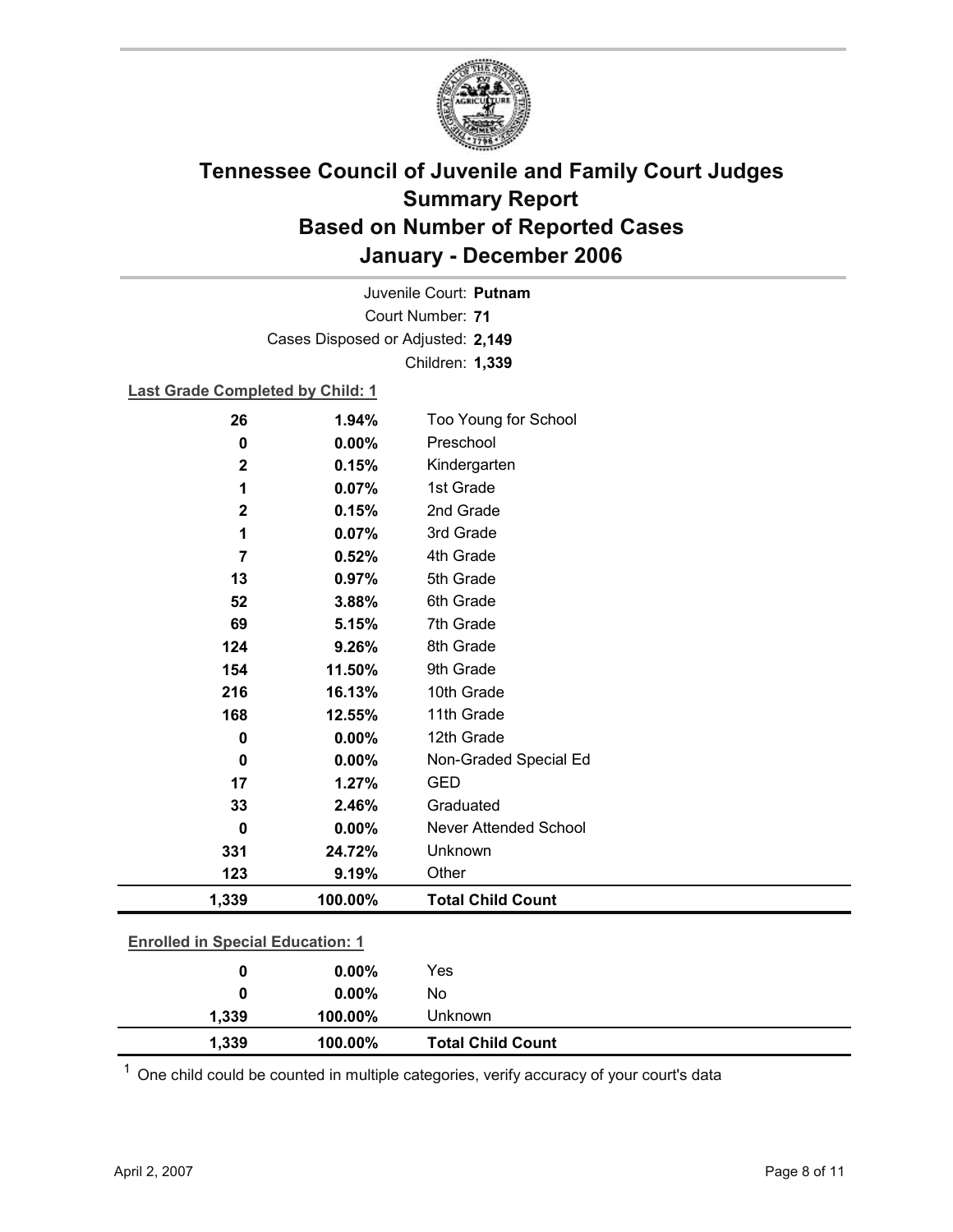

|                                     |                                    | Juvenile Court: Putnam    |  |  |
|-------------------------------------|------------------------------------|---------------------------|--|--|
|                                     |                                    | Court Number: 71          |  |  |
|                                     | Cases Disposed or Adjusted: 2,149  |                           |  |  |
|                                     |                                    | Children: 1,339           |  |  |
|                                     | <b>Action Executed By: 1</b>       |                           |  |  |
| 2,649                               | 99.81%                             | Judge                     |  |  |
| 0                                   | $0.00\%$                           | Referee                   |  |  |
| 3                                   | 0.11%                              | <b>YSO</b>                |  |  |
| 2                                   | 0.08%                              | Other                     |  |  |
| 0                                   | 0.00%                              | Unknown / Not Reported    |  |  |
| 2,654                               | 100.00%                            | <b>Total Action Count</b> |  |  |
| <b>Formal / Informal Actions: 1</b> |                                    |                           |  |  |
| 814                                 | 30.67%                             | Dismissed                 |  |  |
| $\rightarrow$                       | $\sim$ $\sim$ $\sim$ $\sim$ $\sim$ |                           |  |  |

| 2,654 | 100.00%   | <b>Total Action Count</b>                      |
|-------|-----------|------------------------------------------------|
| 0     | $0.00\%$  | Unknown / Not Reported                         |
| 12    | 0.45%     | Other                                          |
| 280   | $10.55\%$ | Case Held Open                                 |
| 0     | $0.00\%$  | <b>Review Concluded</b>                        |
| 177   | 6.67%     | <b>Special Proceeding</b>                      |
| 0     | $0.00\%$  | Charges Cleared by Transfer to Adult Court     |
| 1     | 0.04%     | Transfer to Adult Court Hearing                |
| 425   | 16.01%    | <b>Pretrial Diversion</b>                      |
| 4     | 0.15%     | Informal Adjustment                            |
| 0     | $0.00\%$  | <b>Complaint Substantiated Mentally III</b>    |
| 0     | $0.00\%$  | <b>Complaint Substantiated Abused</b>          |
| 40    | 1.51%     | Complaint Substantiated Dependent / Neglected  |
| 318   | 11.98%    | <b>Complaint Substantiated Status Offender</b> |
| 561   | 21.14%    | <b>Complaint Substantiated Delinquent</b>      |
| 22    | 0.83%     | Retired / Nolle Prosequi                       |
| 814   | 30.67%    | Dismissed                                      |

 $1$  If different than number of Referral Reasons (2654), verify accuracy of your court's data.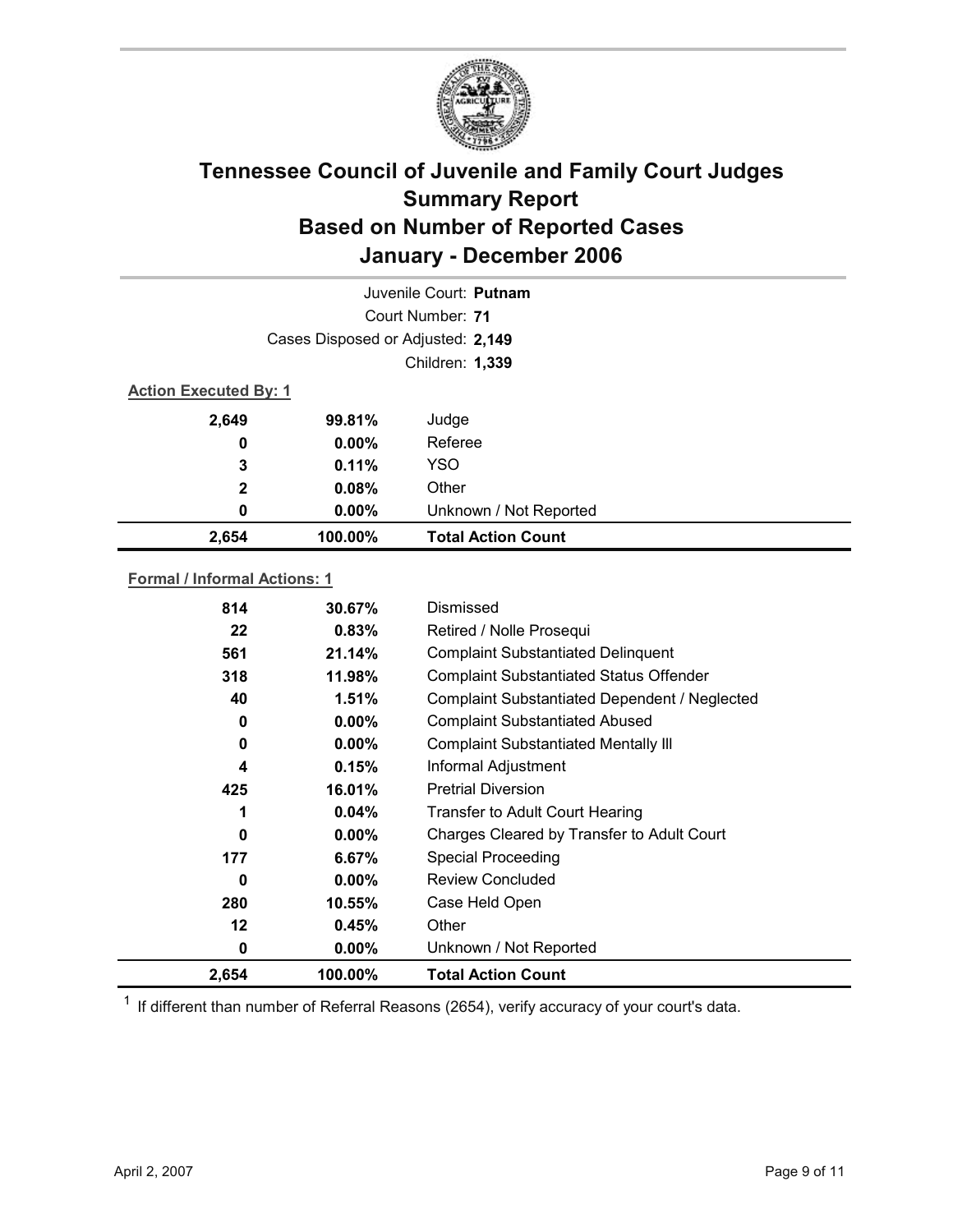

|                                   |                                                       | Juvenile Court: Putnam                               |
|-----------------------------------|-------------------------------------------------------|------------------------------------------------------|
|                                   |                                                       | Court Number: 71                                     |
| Cases Disposed or Adjusted: 2,149 |                                                       |                                                      |
|                                   |                                                       | Children: 1,339                                      |
| <b>Case Outcomes:</b>             | There can be multiple outcomes for one child or case. |                                                      |
| 409                               | 5.73%                                                 | <b>Case Dismissed</b>                                |
| 21                                | 0.29%                                                 | Case Retired or Nolle Prosequi                       |
| 0                                 | $0.00\%$                                              | Warned / Counseled                                   |
| 75                                | 1.05%                                                 | Held Open For Review                                 |
| 76                                | 1.06%                                                 | Supervision / Probation to Juvenile Court            |
| 0                                 | $0.00\%$                                              | <b>Probation to Parents</b>                          |
| 5                                 | 0.07%                                                 | Referral to Another Entity for Supervision / Service |
| 8                                 | 0.11%                                                 | Referred for Mental Health Counseling                |
| 167                               | 2.34%                                                 | Referred for Alcohol and Drug Counseling             |
| 0                                 | $0.00\%$                                              | <b>Referred to Alternative School</b>                |
| 0                                 | $0.00\%$                                              | Referred to Private Child Agency                     |
| 294                               | 4.12%                                                 | Referred to Defensive Driving School                 |
| 0                                 | $0.00\%$                                              | Referred to Alcohol Safety School                    |
| 204                               | 2.86%                                                 | Referred to Juvenile Court Education-Based Program   |
| 6                                 | 0.08%                                                 | Driver's License Held Informally                     |
| 0                                 | $0.00\%$                                              | <b>Voluntary Placement with DMHMR</b>                |
| 0                                 | $0.00\%$                                              | Private Mental Health Placement                      |
| 0                                 | $0.00\%$                                              | <b>Private MR Placement</b>                          |
| 0                                 | $0.00\%$                                              | Placement with City/County Agency/Facility           |
| 0                                 | $0.00\%$                                              | Placement with Relative / Other Individual           |
| 79                                | 1.11%                                                 | Fine                                                 |
| 873                               | 12.23%                                                | <b>Public Service</b>                                |
| 49                                | 0.69%                                                 | Restitution                                          |
| 0                                 | 0.00%                                                 | <b>Runaway Returned</b>                              |
| 3                                 | $0.04\%$                                              | No Contact Order                                     |
| 349                               | 4.89%                                                 | Injunction Other than No Contact Order               |
| 62                                | 0.87%                                                 | <b>House Arrest</b>                                  |
| 0                                 | $0.00\%$                                              | <b>Court Defined Curfew</b>                          |
| $\mathbf{2}$                      | 0.03%                                                 | Dismissed from Informal Adjustment                   |
| 284                               | 3.98%                                                 | <b>Dismissed from Pretrial Diversion</b>             |
| 1                                 | 0.01%                                                 | Released from Probation                              |
| $\mathbf{2}$                      | 0.03%                                                 | <b>Transferred to Adult Court</b>                    |
| 0                                 | $0.00\%$                                              | <b>DMHMR Involuntary Commitment</b>                  |